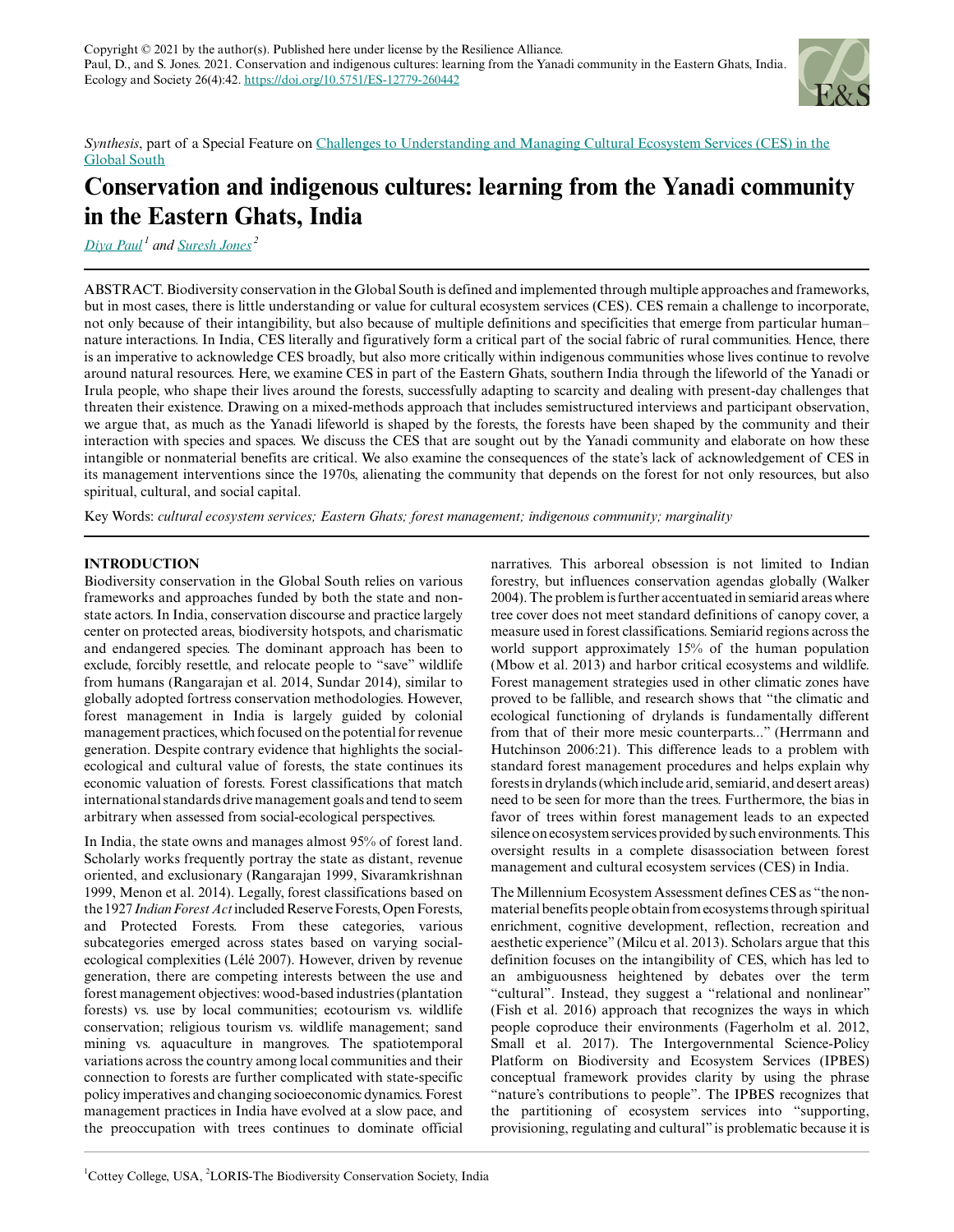difficult to box the benefits derived from ecosystems within each of these categories for many individuals, communities, and nations. Fagerholm et al. (2012) also make the same point about mapping indicators developed to assess landscape services using stakeholder knowledge. CES remains a challenge to incorporate, not only because of its supposed intangibility, but also because of the multiple definitions and specificities that emerge out of human–nature interactions. Hence, there is a clear need for contextual and place-based assessments of CES. A case study from Hawai'i illustrates this complexity and shows how multiple value systems and knowledges can contribute to land-use planning and resource management decisions (Pascua et al. 2017). Pascua et al. (2017) develop a place-based framework to incorporate cultural, indigenous, and genealogical relationships within a CES assessment.

Likewise, our case study shows that only a place-based assessment will enable accurate evaluations and open the potential for assimilation of CES under forest management. It is possible to work toward a more egalitarian system only through such a framework given the often assumed intangible and variable nature of most CES. Through this study, we show that ignoring CES, as the Indian Forest Department does, serves to erase the local indigenous community from the landscape by failing to recognize its contributions and values. Thus, recognizing CES within forest management will provide a type of cultural recognition to the community that has shaped, and continues to shape, the state of forests. We examine CES in the Eastern Ghats of India through the lifeworlds of the Yanadi community. The Yanadis are a forestdependent indigenous community who shape their lives and everyday practices around forests. An examination of the plurality of knowledge claims with regard to the state of the forests, the everyday practices, and the relationship between the Yanadis and the forest will illustrate how traditional ecological practices comprising both knowledge systems and adaptive skills can contribute to forest management and conservation initiatives. In other words, there is an imperative for forest management in the Global South to incorporate CES into management goals. Rural communities continue to share a relationship with the forest defined through economic, social, and cultural values, which must be acknowledged for more effective and sustainable forest management.

Several scholars have worked on the conceptual, theoretical, and methodological aspects of CES (Chan et al. 2012, Fish et al. 2016, Rasmussen et al. 2016, Pascua et al. 2017). A framework provided by Fish et al. (2016) incorporates the IPBES reference to "nature's benefits to people" and forwards the need for a relational approach between spaces, practices, and cultural goods considering the cultural ecosystem benefits and services within the biophysical realm. More specifically, Fish et al. (2016:210) state,

*... [CES] are about understanding modalities of living that people participate in, that constitute and reflect the values and histories people share, the material and symbolic practices they engage in, and the places they inhabit. These practices may be creative, ceremonial, celebratory, but also everyday and routine.*

We draw on the broad classification regarding identities, experiences, and capabilities (Fish et al. 2016) to grasp the relation between the Yanadis and the forest. The data generated show the overlaps and challenges of separating one from the other. In other words, the Yanadi identity, experience, and capabilities are what form their lifeworlds, which are closely tied and inherently derived from the CES generated from the relationship they share with the forest.

## **Background to the study area and the Yanadis**

The Eastern Ghats are a discontinuous range of hills in India between 11° and 20° N and 76° and 86° E. Extending across 75,000 km², these hills range in altitude from 400 to 1500 m and have a tropical monsoon climate (Mundoli 2011). The study area lies in western Chittoor district, Andhra Pradesh, India (Fig. 1). The area receives an average rainfall of 650 mm and is drought prone. Dry deciduous scrub and thorn forests, farms, grazing lands, settlements, irrigation tanks, and rocky outcrops constitute the land cover in this semiarid landscape.

**Fig. 1.** Map showing the location of Chittoor District, Eastern Ghats, India.



The forests in western Chittoor district are classified as Reserve Forests and are managed by the state Forest Department. Reserve Forests are a classification instituted under the 1927 *Indian Forest Act.* These forests are often used by rural communities to meet their biomass needs. Protection mechanisms vary widely, but timber extraction and hunting are prohibited. These forests are patchy, with vegetation comprising Southern Tropical Mixed Dry Deciduous and Southern Tropical Thorn forests (Champion and Seth 1968), and support high biological diversity. They also act as stepping-stone corridors facilitating seasonal movement of wildlife between two Protected Areas within the district. Apart from offering landscape connectivity between two Protected Areas, they are island gene pools of rare, endemic, and threatened species. The Reserve Forests also form the basis for the local agricultural economy and help maintain the hydrological regime of the landscape. The agropastoralist communities living along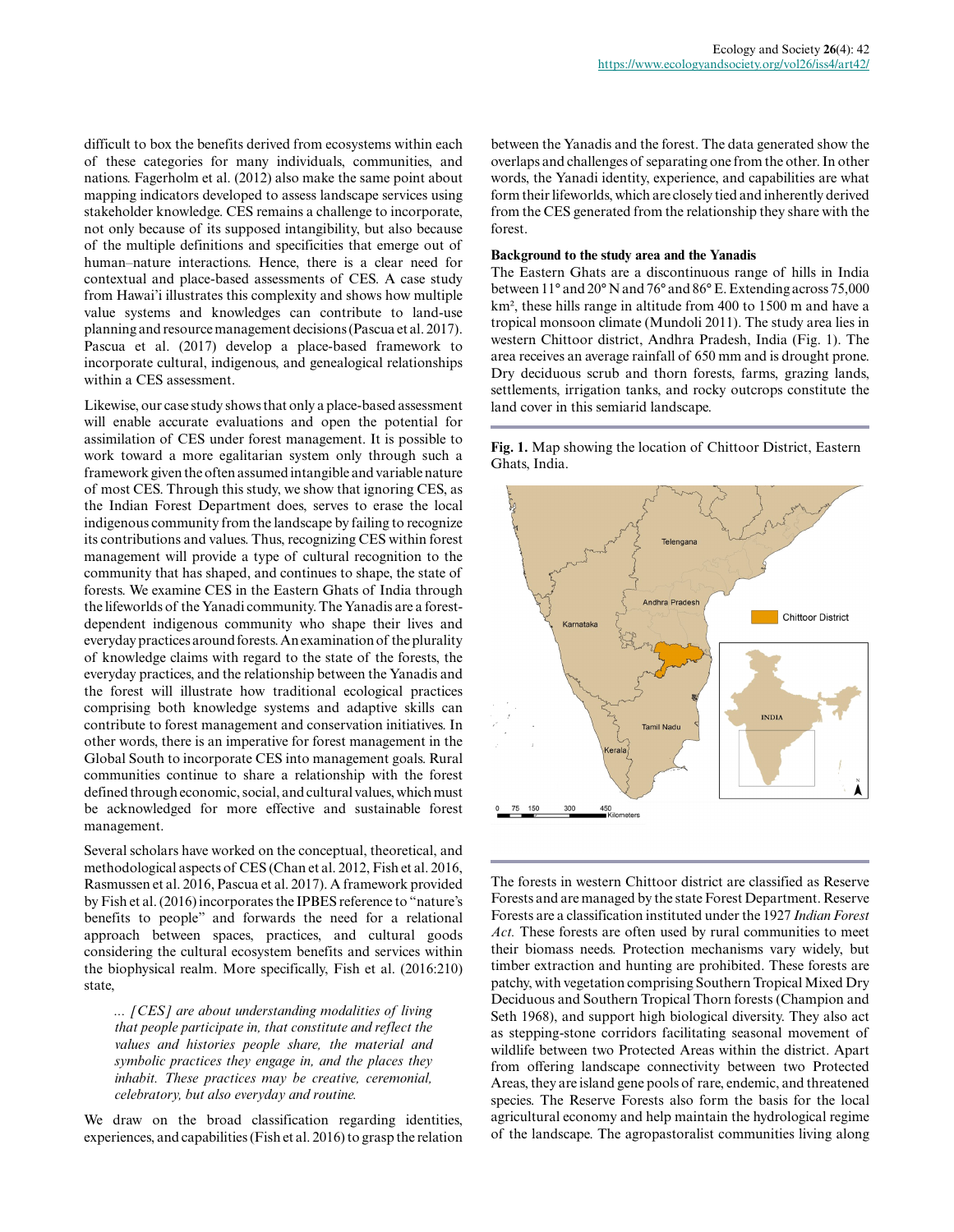the periphery have a customary right to appropriate nontimber forest products (grazing livestock and fuelwood for consumption) within traditionally demarcated boundaries. However, the Yanadis are additionally permitted to harvest minor forest products such as fruits, tubers, and honey for commercial purposes to meet their livelihood from any Reserve Forest in the state. Most of these forests, before being classified as "Reserves" by the state, were traditionally managed and conserved by local communities as sacred groves. The region is thus rich in biological and ethnic diversity and is inhabited by many tribal communities, including the Yanadis.

The Yanadis are 1 of 33 different tribes in Andhra Pradesh (in the study area, they are also referred to as Irulas), although there is a lack of consensus on the exact number of tribes that live in the Eastern Ghats (Krishnamurthy et al. 2014). In India, the term "tribe" has a complicated history, and contemporary usage is contentious in several parts of the country. Based on a historical analysis of tribal habitat, language, and religion within the Indian subcontinent, Béteille (1998) shows that assuming tribes as "Indigenous people" can be misleading. Although India is a signatory to the United Nations Declaration on the Rights of Indigenous Peoples, the government resists using the term "Indigenous" (Bose et al. 2012). We align with using the term "tribe" because both government documents and other scholarly works use it. Studies often characterize the Yanadi community as poor, uneducated, primitive, forest dependent, indigenous, and snake-catchers (Sinu 2013, Krishnamurthy et al. 2014, Alex et al. 2016). These perceptions have materialized and been established historically owing to the cultural differences and traditional practices of tribal communities at large. Populations of Yanadis/ Irulas are present in three southern states, Andhra Pradesh, Kerala, and Tamil Nadu. Most research and documentation focus on the community in Tamil Nadu and Kerala (Sinu 2013, Alex et al. 2016). There is a dearth of studies of the community in Andhra Pradesh, and the available literature tends to combine them with other tribes in the state (Krishnamurthy et al. 2014).

Historically disenfranchised, the Yanadis inhabit part of Andhra Pradesh, and in the Eastern Ghats, they are one of many forestdependent communities (Krishnamurthy et al. 2014). They were nomadic forest dwellers until they were forced to settle by the government in the post-independence period (Krishnamurthy et al. 2014). The Yanadis, along with other agropastoralists, play a critical role in shaping this landscape through their everyday practices and cultural beliefs. They have immense knowledge of flora, fauna, and the seasonal variations in the landscape such as a familiarity with the spatial and temporal availability of species. This knowledge is oftentimes based in conjunction with an understanding of the relationship between flowering times, sighting of different insects, and various other indicators observed in the Reserve Forests. This is not a culturally deterministic view but is based on the primary livelihood of this community that centers around the forests (Sinu 2013, Krishnamurthy et al. 2014, Alex et al. 2016).

We focus on communities living around four forests in the Chittoor (West) Forest Division, namely Noorkuppalakonda, Tavalam, Kanduru, and Madirimalai West Reserve Forests (Fig. 2). These forests are part of a lived landscape where humans have exerted pressure on the ecosystem for centuries, thereby altering the vegetation structure and composition. The continuous use of fire to manage grazing areas and having access to collect forest produce, graze livestock, and fell trees have maintained conditions favorable for their livelihoods. For the Yanadis and other traditional communities as elsewhere (Millennium Ecosystem Assessment 2003), ecosystem services are essential for their cultural identity and survival.

**Fig. 2.** Map showing the location of the study area Reserve Forests and villages in Chittoor District, Eastern Ghats, India.



## **The official narrative**

The *State of Forests Report 2014* of Andhra Pradesh demarcates forest cover under categories influenced by the Food and Agriculture Organization definitions (Government of Andhra Pradesh 2014). These categories include Open Forests, Moderately Dense Forests, Very Dense Forests, and Scrub (Government of Andhra Pradesh 2014). The adoption of these categories work toward a uniform language for global indicators that enable reporting and help establish common ground. The Forest Department in India uses these reports to establish working plans, policies, and activities, thus making the nomenclature critical to forest management. Canopy density is the primary indicator used to define each of these categories, which further leads to an understanding that Open Forests, Moderately Dense Forests, and Very Dense Forests are "good forests", whereas Scrub is described as "degraded" (Government of Andhra Pradesh 2013).

Forests cover 23.64% of the geographic area in Andhra Pradesh (Government of Andhra Pradesh 2014). The state categorizes forest cover in three of the four Reserve Forests in the study area as > 50% of Moderately Dense Forest, whereas the fourth Reserve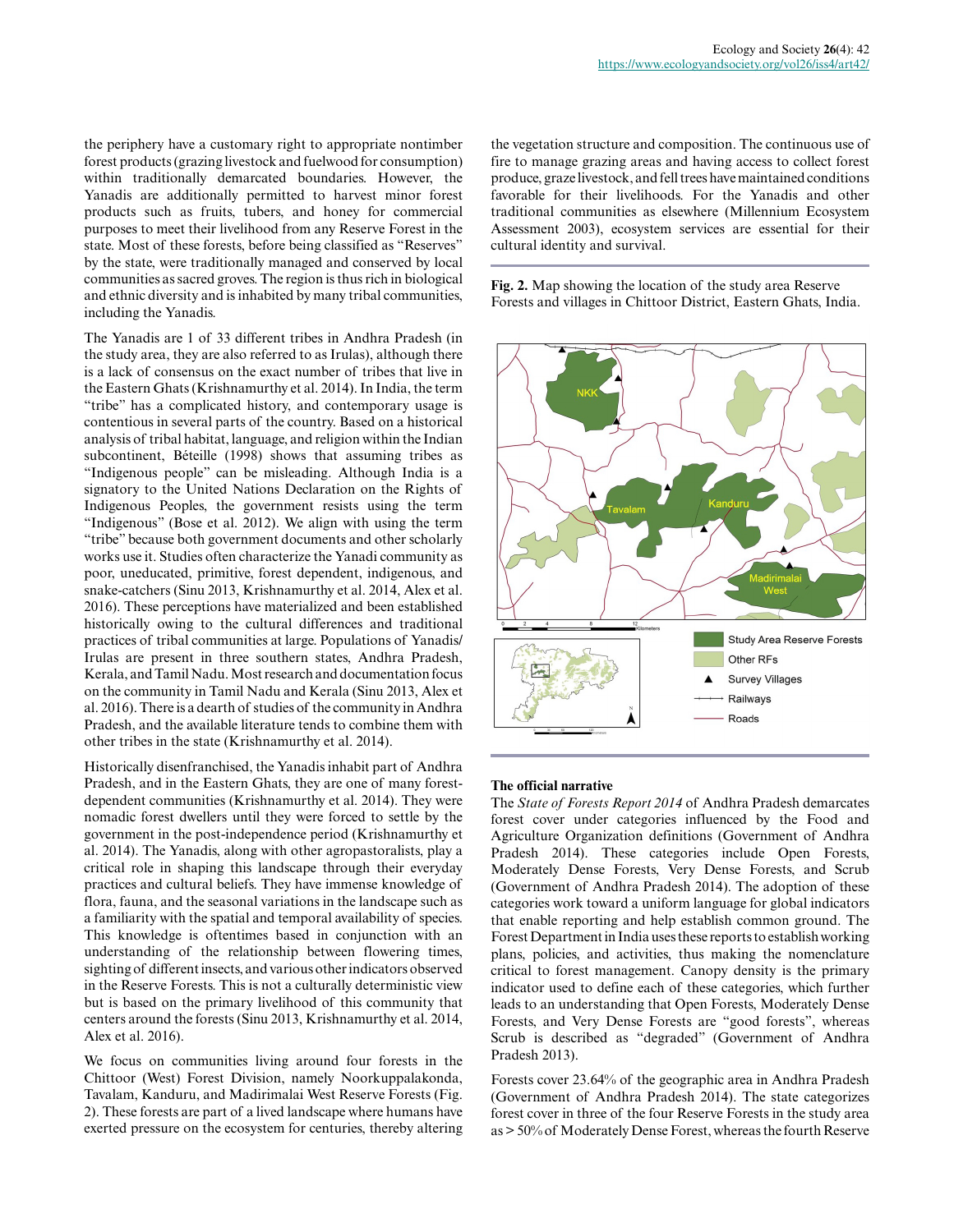|                  | Very dense forest |              | Moderately dense<br>forest <sup>+</sup> |              | Open forest <sup>s</sup> |               | Scrub forest |              |         |
|------------------|-------------------|--------------|-----------------------------------------|--------------|--------------------------|---------------|--------------|--------------|---------|
| Reserve Forest   | Area (ha)         | Cover $(\%)$ | Area (ha)                               | Cover $(\%)$ | Area (ha)                | Cover $(\% )$ | Area (ha)    | Cover $(\%)$ | Total   |
| Noorkuppalakonda |                   | 0            | 1114.90                                 | 32.76        | 1853.27                  | 54.45         | 266.38       | 7.83         | 3403.64 |
| Tavalam          | 3.19              | 0.10         | 2494.13                                 | 75.04        | 670.91                   | 20.19         | 115.41       | 3.47         | 3323.55 |
| Kanduru          | 2.57              | 0.08         | 2133.96                                 | 66.02        | 946.72                   | 29.29         | 73.88        | 2.29         | 3232.14 |
| Madirimalai West | 34.03             | . 68         | 1494.98                                 | 73.77        | 430.97                   | 21.27         | 44.78        | 2.21         | 2026.42 |

## **Table 1.** Forest cover in the four Reserve Forests. Source: Government of Andhra Pradesh (2014).

<sup>†</sup>All lands with forest cover having canopy density  $> 70\%$ .

<sup>‡</sup>All lands with forest cover having canopy density between 40 and 70%.

§ Lands with forest cover having canopy density between 10 and 40%.

 $\frac{1}{2}$  Degraded" forest lands having canopy density < 10%, and areas with dwarf and stunted growth.

¶ Includes water bodies and nonforest.

Forest has 54% Open Forests (Table 1). All forests in the area are secondary forests, whose long history of use and degradation make it extremely challenging to identify and define clear patterns. Research shows that degraded forests largely resist definition owing to the shifting nature of their existence, the lack of a comparative baseline, and oftentimes, the lack of a contextual understanding of what they really are (Goldstein 2014). In our study area, the forest categories are misleading. Based on field transects and extensive time spent in each Reserve Forest, there are few patches of a single land cover. In other words, a Moderately Dense Forest patch also has an undergrowth of Scrub and Thorn vegetation. The official report acknowledges the vegetation composition of the Reserve Forests but does not correlate it with the larger abstracted categories in use. Similar inconsistencies in land-cover categorization have been examined by Robbins (2001), who looks at how forests are classified by state experts as opposed to local communities in Rajasthan. This classification system clearly ignores not only the vegetation, but also the relationality between locals and the forests, along with the ecosystem services provided by forests in semiarid regions.

Qualifying terms such as "good" and "degraded" are unhelpful because they make tree cover the sole indicator. It is problematic to use a classification system based on canopy cover in an area where tiny proportions of trees grow to heights > 5 m and canopy covers are > 10%. It creates problems such as a lack of attention to ecosystem services, let alone CES, which further lead to a complete lack of knowledge about the functions of the existing vegetation. This lack of knowledge consequently results in the absence of forests' contributions and roles for people, and finally, afforestation pressures, which may alter (culturally valued) landscapes. For instance, several programs run by the state aim to "tree" (used as a verb) the area. Both scholars and development practitioners working in the Global South critique this fixation on trees (Shiva 2006, Nagendra 2009, Fleischmann 2014). In our study area, the forest department uses an approach that clearly negates the value that scrub vegetation provides to the Yanadi community, including pastoralists and nonhuman species. The simplistic and abstracted categories used by the state do no justice to the ecological complexities and patterns on the ground.

#### **Forest management**

The Andhra Pradesh State Forest Department relies on mapping tools and techniques to develop management plans. Presently, forest management is undertaken by the state because participatory forest management programs (joint forest management and community forest management) are no longer functional. The differences (at the implementation level) between joint and community forest management are reportedly minor, although community forest management was, in theory, supposed to be community led (for specific differences and details see Reddy et al. 2004, 2013). Both of these initiatives were funded by the World Bank, along with centrally sponsored schemes to generate employment (Reddy et al. 2004). In 2013, funding for participatory forest management programs ended, leading to the dissolution of village-level committees in Andhra Pradesh. Both joint and community forest management involved the constitution of a village-level governing body comprising eight women and seven men from either one village or neighboring villages. Based on the spatial location and number of villages in proximity to the Reserve Forest, one or two such committees were formed for each Reserve Forest in the study area.

Under both joint and community forest management, forest protection mechanisms involved community-level decisions about rotational grazing, forest protection from illegal felling, restrictions on sand mining, etc. Plantation activities, soil and water conservation measures, and construction of fire lines or breaks were also taken up at regular intervals. These investments primarily targeted improving vegetation, reducing the spread of fire, and providing communities with wage labor. Presently, the Forest Department funds and oversees both management and plantation interventions in Reserve Forests across the state. In the past, the Village Forest Committee, or the *Vana Samrakshana Samiti,* organized activities such as digging pits for saplings, creating tree rings and contour trenches, desilting water holes, and repairing and maintaining earthen bunds. More recently, the Forest Guard calls upon ex-members to organize labor for these activities. The community views this as standard practice, but a few individuals comment on the futility of plantations based on the abysmal survival rates. However, everyone sees the necessity of desilting old water holes for humans, wildlife, and livestock use. Nevertheless, the community refrains from questioning the Forest Department and its choice of work (or plant species) because it offers several households an additional income for a few days or weeks each year. The species most propagated in the area is *Eucalyptus,* despite the contradictions on its value for a semiarid area. Our field observations correspond with the reportedly low survival rate of plantations in the Reserve Forests, especially due to recurring drought. Soil and water conservation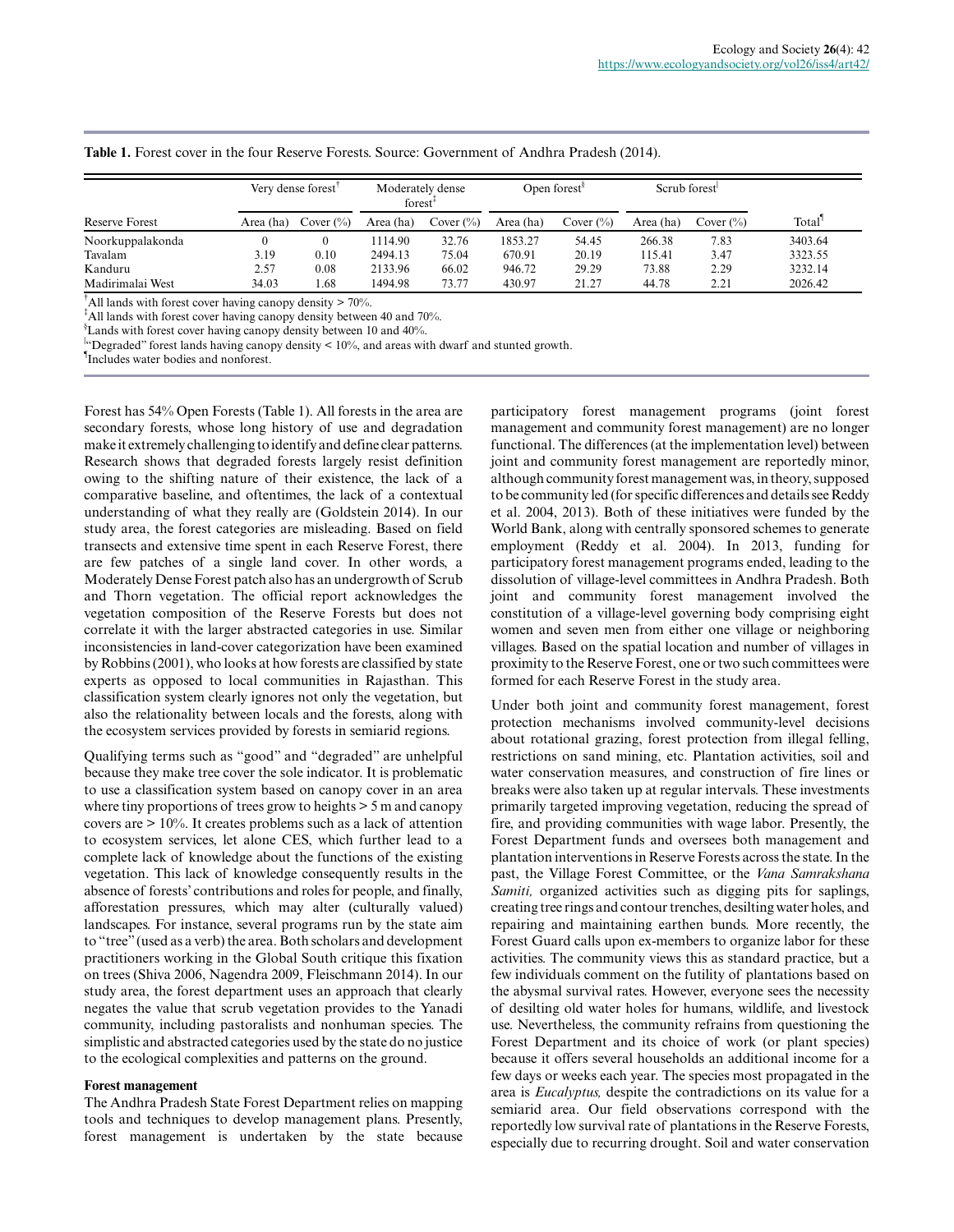measures are indeed useful for this kind of semiarid environment, yet when it comes to plantations, the reasons and species choice are both questionable. We next elaborate on the methods used for this research, followed by a discussion about CES as seen through the lifeworlds of the Yanadis.

## **METHODS**

We use multiple sources to determine how forest characteristics in a semiarid ecosystem have led to specific representations by the state, which in turn affect management decisions. By examining the relationship between a forest-dependent community (Yanadis) and the forests (that the state neglects), one can begin to realize the criticality of CES to a people who are shaped by and continue to shape the forests. Marginalizing the Yanadi has alienated the community from forest management practices. This community depends on the forest for not only physical resources, but also spiritual, cultural, and social capital. We build on previous research in the study area, years of interactions with the community, and more formal data generation mechanisms detailed below.

## **Semistructured interviews and participant observation**

We undertook 51 semistructured interviews using snowball sampling. We interviewed 38 Yanadi women and men and 13 shepherds and goat herders in 2015. The number of interviewees was based on a saturation point and the logistics involved in gaining access to individuals from the Yanadi community in the study area. The respondents lived at varying distances around the four Reserve Forests. The questions queried their everyday practices, access and use of the forests, and perceptions toward forests and wildlife. We sampled shepherds and goat herders opportunistically, supplemented with participant observation and informal conversations. The interviews and informal discussions were conducted in Telugu and translated into English. The interview protocol was approved by Rutgers, The State University of New Jersey's Institutional Review Board. Interviews were followed up with informal meetings and conversations in 2019–2020 with individuals from the Yanadi community to gain an in-depth understanding of the relation between them and the Reserve Forests. Extensive field notes were taken during and after these interactions.

## **Forest department reports**

We used annual reports published by the Andhra Pradesh Forest Department (2013, 2014) to understand the state's representations and management of Reserve Forests in the study area. These reports are for Andhra Pradesh state prior to its bifurcation, and the data used here remain unaffected. Informal discussions with rural communities and several Forest Department staff in 2014 and 2015 helped contextualize the official narrative.

## **RESULTS**

## **The Yanadi lifeworld and the forests**

The Yanadis live physically, socially, and metaphorically on the fringes, creating their lifeworld through practices that involve gathering forest products such as honey, tubers, medicinal herbs, and plant parts. They are socially marginalized and are discriminated against based on the class and caste hierarchies embedded in the structural and social norms adopted by a significant proportion of the population in India. During the lean season, they work as labor on agricultural fields in the villages. Since 2000, recurrent drought and more intensive agriculture in the surrounding areas compel the community to migrate to semiurban areas for wage labor. Both the Yanadis and the wider rural community have a long-held tradition of visiting religious shrines within the forest. Sacred forests represent an important long-held tradition of conserving specific land areas that have cultural and often religious significance. Portions of the Reserve Forests in the study area continue to be held as sacred forests by the local communities, with cultural and religious practices still in place. Sacred forests are not just cultural monuments but areas that provide culturally sensitive models of community-based management (Ormsby and Bhagwat 2010). We elaborate on the lifeworld of the community based on their positionality, identity, experiences, and capabilities to draw out specific CES and the relation the community shares with the forests.

## *Positionality and identity*

Yanadi communities are scattered around the study area, with as few as two households in a village. Their houses are often located at the periphery, away from the rest of the houses in the village. As a community, they are reticent and do not engage with the nontribals unless necessary. This isolation is a consequence of decades of social discrimination as well as their livelihood pattern. Being forest dependent, they lead a semi-nomadic life, moving from one forest to another based on the seasons and availability of resources. This lifestyle results in limited interactions with individuals from the agropastoral community in the area. After being compelled to settle by the state, the community has adapted to a different lifestyle but prefers to stay away for a variety of sociocultural reasons. Such historically situated practices have led to an isolation that continues to harbor stereotypes of what forest dwellers do or do not do. The Yanadis also view their own standing as outsiders to the sociocultural milieu of the larger village. The difference in their livelihood practices, their intimate knowledge and relation with the forest, and different sociocultural practices position them as outsiders. This situation is a result of complex history, systematic discrimination, and now, a choice to insulate themselves from others.

Yanadi identity clearly revolves around the forests and, in turn, is shaped by them. The Yanadis' relationship with forests goes beyond extracting resources to survive. Rather, it is tangled with memory, customary practices, and an intimacy that they explain through terms such as the forest is "a mother", "the womb", or "home". Traditionally, they worship deities who are believed to be forest protectors. Totems of plant or animal origin are worn or kept by people to bring prosperity, protect them from evil, and provide good health. Specific places in the forests are maintained for rituals or ceremonies. Vestiges of Zootheism and Animism can still be seen in their culture and belief systems in the form of worship of animals and plants considered sacred. Birds such as peafowl, koel, and parakeet, and other species such as snakes, frogs, slender loris, and sloth bear are worshipped and not hunted because they are associated with specific gods and deities. Every family is associated with a specific *gothram* of a plant or animal they should never use, which works toward regulating consumption and over-extraction of a species. In conversation, the Yanadis refer to a mythical affinity with certain species and even with inanimate objects and tend to associate them with their ancestral spirits.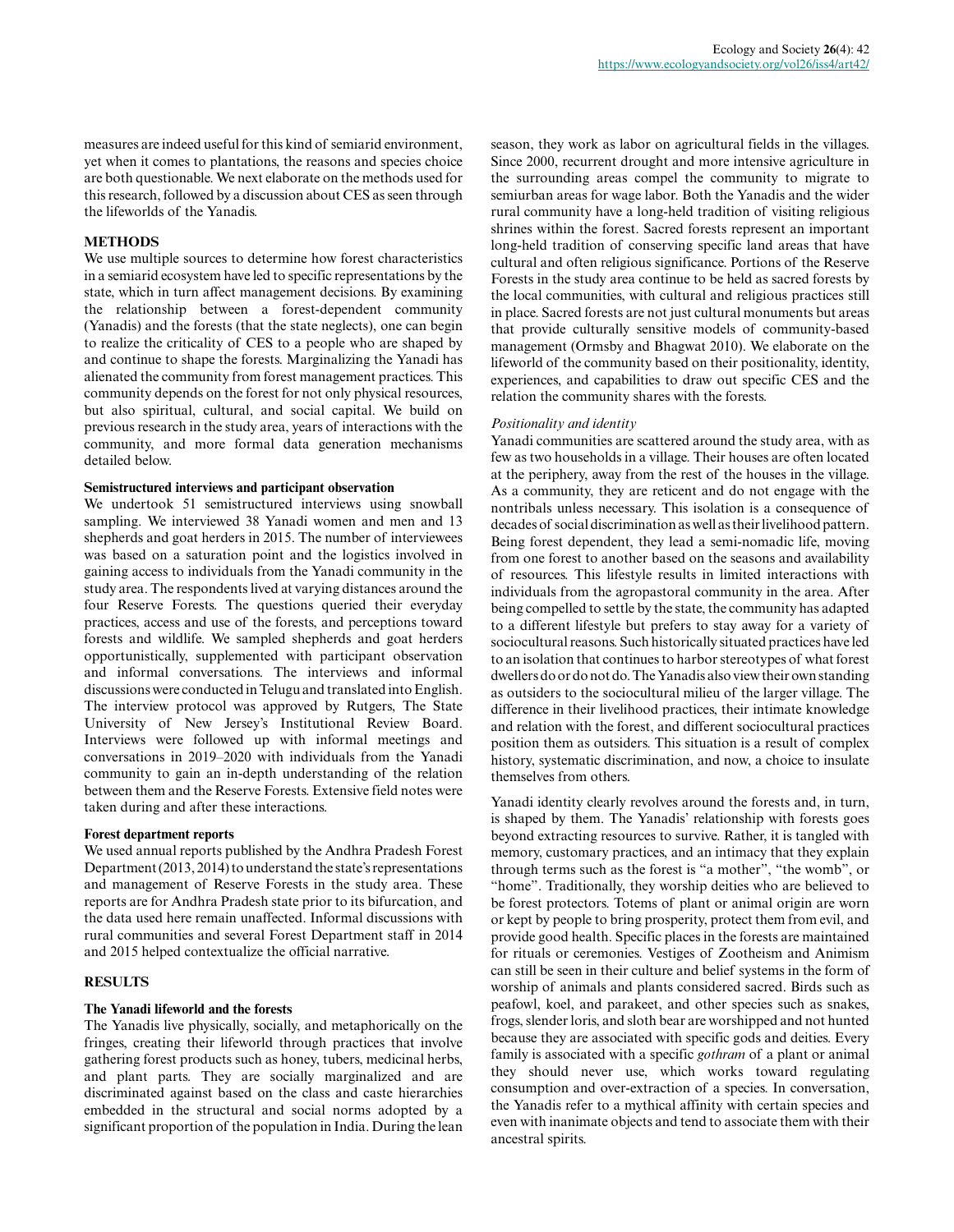The Yanadis have many beliefs and festivals connected to the forest; they worship some plants considered sacred (e.g., *Shorea roxburghii, Cassia auriculata, Ocimum sanctum, Aegle marmelos, Ficus religiosa, Chomelia asiatica,* and *Boswelia serrata*) and make ceremonial visits to shrines and sacred spots to show respect to nature and their deceased ancestors. An annual festival is organized to worship their god *Katavarajulu,* the forest protector. Every community worships and undertakes prayers to seek blessings for the forests, rather than for themselves. According to the community, "If the forests are blessed, the community will be blessed." Family names are associated with different landscapes or forests, connecting the people with their place of origin. The community believes that they belong to the area where their ancestors are buried, which is usually in and around the Reserve Forests.

Recurring drought years bring not only problems with finding work on agricultural fields but also a reduction in forest resources. This situation forces the community to migrate seasonally, either to semiurban areas or to better forests in the region. Although the community has historically been nomadic, this kind of seasonal migration has become the norm over the past decade because of the frequency and intensity of drought years, to adapt to the changing environment. The Yanadis rely on stored dried food during the lean months and locate rat burrows near paddy fields. From these burrows, they extract 400–500 kg of rice in one season, which helps them tide over the difficult days. One respondent put it succinctly when he said,

*Our food habits are logically linked to the weather and availability of resources. For instance, honey and tubers are collected in summer, along with small wild game when it is relatively easy to find them. While in the rainy season, we consume a variety of leafy greens, fruits, and vegetables. No* Irula *(Yanadi) is worried about starvation, as they have strong faith in the* adavi thalli *(the forest deity), who will not let them down.*

Conversations with women in the Yanadi community reveal a sense of gender equality when it comes to roles and responsibilities. Unless women are involved with the care of infants or elders in the family, they also accompany the men to the forests. Women are respected, and most deities worshipped by the community are female. Interestingly, however, the community's religious rituals are performed by designated men and not women (much like the norms followed in other religious communities in India). When the men are home, they also take on domestic responsibilities that involve housekeeping and childcare. Families in a village or those dependent on the same forest usually work under directions from an elder. The elder will assign different groups particular resources to collect from specific areas in the forest. Traditional knowledge about the area and its resources is considered a family asset and is passed down through generations.

## *Experiences and capabilities*

The ethnobotanical, medicinal, and ecological knowledge of the Yanadi community has been documented by a few scholars (Vedavathy et al. 1997, Reddy et al. 2009, Swapna 2015, Emerald et al. 2017). The community has traditionally used resources from these Reserve Forests to construct houses and make tools, game traps, and musical instruments. Their traditional knowledge equips them to locate and extract certain plant species, seeds, and tubers, which are sold both locally and to traders. Honey has the highest market value. Seeds of *Strychnos potatorum, S. nuxvomica,* and *Vitex altissima* and the tubers or roots of *Decalepis hamiltonii, Gloria superba, Asparagus racemosus,* and *Plumbago zeylanica* also bring in some income for the family. The children are also knowledgeable about these species, which is made possible by the involvement of the entire family in resource collection or extraction. Their immense knowledge of plantanimal interactions, phenology, seasonal availability of resources, and traditional forecast of rains is made possible through experience and intergenerational knowledge. The community has traditionally relied on hunting wildlife for sustenance, primarily small game, using traditional hunting methods such as trapping and snaring. The Yanadis are occasionally used as trackers by others who hunt wild game illegally, and a few interviewees mentioned that they had been recruited in the past to trap species such as the globally threatened Indian pangolin or collect star tortoise hatchlings.

Local plants and some animals play a significant role in the rites and rituals of the Yanadi during birth, marriage, and death ceremonies. They prefer traditional medicine and herbal remedies for common ailments but are increasingly encouraged to use modern medicine and disassociate from the older practices. Their affinity with the forests is reflected in their folklore and in places within the forest considered sacred, where megalithic dolmens and prehistoric rock art are present. Forest resources are considered common property and part of their heritage. When asked about conflict within the community with respect to access and sharing limited forest products, more than one respondent explained, "The forest provides for everyone, and it does not matter who finds what first." There is a clear reciprocity and harmony in sharing resources. The community traditionally uses forest products for food and medicine in a sustainable way, with self-imposed regulations for hunting or harvesting certain species during certain seasons, conservation of economically important plants, and rotational use of areas rich in resources.

During our recent interactions with the community, they spoke about the alarming decline of honeybee populations in the area, particularly when the mango trees flower. They attribute this decline to the insecticides that are sprayed in the mango orchards (owned by rich landowners who often live away from the village) because both the wild plants and cultivated species flower around the same time. According to their knowledge, there are five species of honeybee in the area. The community collects honey primarily from the rock bee (*Apis dorsatus*) for sale, whereas that of the Asiatic honeybee (*Apis cerana*) is kept for consumption. When harvesting honey (sometimes from steep cliffs and rock faces), they prefer to use lianas of *Combretum ovalifolium* over conventional twisted nylon ropes, which, according to them, tend to spin when suspended and snap over sharp rocky edges. They also perform a small prayer before harvesting honey and leave some honey behind for the bees to return and for the sloth bears or honey buzzards. Similar harvesting practices were mentioned when extracting certain roots and tubers. For instance, when harvesting *Decalepis hamiltonii,* the tubers are cut a few inches from the base of the plant, and the shoot is replanted in the same place to ensure the plant survives. Plant seeds are collected during summer and propagated by broadcasting them during the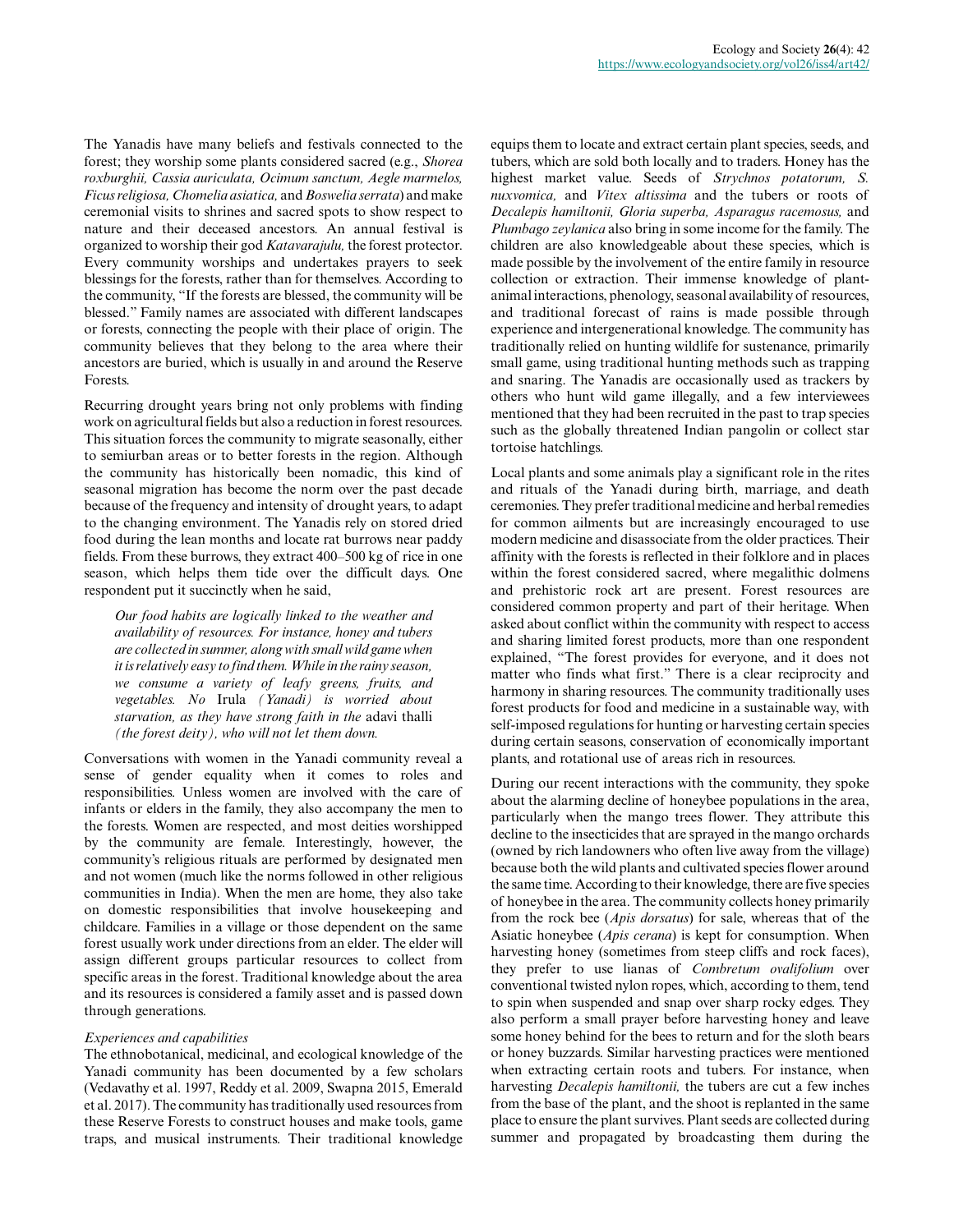monsoon. No tubers or fruits are totally harvested, and some are left for the goddess *Vollemma,* indicating sustainable harvest practices.

Conservation-oriented practices are part of Yanadi culture and tradition. In this semiarid landscape, water is most revered and sought after. The Yanadis periodically repair waterholes in the forest by desilting, maintaining water courses, and repairing damaged and earthen bunds. Sometimes, an elder in the community takes up digging of small wells or ponds to provide water for people and animals. In summer, they work on these water bodies because the ponds provide an additional source of food that includes fish, buried tubers, and burrowing animals. The Yanadis say it is not looked at as a separate activity but whoever sees the need first will do it immediately; it is not difficult because they always carry small tools for digging tubers. If the water level seems precarious, some of the fish caught are transferred to another pond or well that has water. At the end of summer, a ceremony called *Kappa Devara,* seeking good rains, is conducted by the community, performing a symbolic marriage between two frogs that are then released in a nearby water body.

The Yanadis use descriptive names for places within the forest based on the topography, soil, and vegetation. These names are remarkably specific and include terms that characterize each location, for instance, waterlogged areas (*jowku bhumi*), sandstone areas (*moralu*), plains with scrub (*neladivi*), open grassy areas with hares (*kundellapenta*). Some locations are named after a particular event or incident that occurred there such as a leopard eating a calf or a bear falling into a crevice). Their intimate knowledge of the forests across the Eastern Ghats goes well beyond the boundaries of the study area and forest boundaries imposed by the state. In the event of forest fires, every household sends one person, and they collectively go to douse the fire with damp jute bags or green leaves. The ability to traverse the rocky landscape and know exactly where to go helps them reach the arfected areas much faster than others in the village. Often, local pastoralists blame the Yanadis for forest fires, but the latter refute this and say they will not set their home, the forest, on fire because it would affect their own livelihood. Talking about forest fires, one elder said that a major loss from fires is the loss of termites, which affects the health of the forest. According to him, "Termites bring moisture to the surface, even in the driest land, which helps plants grow."

The Yanadis have connections with not just the forest but also the wildlife present, and they know the value of every species. In fact, even crop raids by wild animals (wild boars, deer, and sometimes migratory elephant herds) are seen as reminders from the god *Katavaraju,* the protector of forests, to provide for other creatures too. He is worshipped every year by the community during the flowering season by praying for bountiful flowering and fruiting of all trees. A crop loss is never regretted because they have faith that the forest will give back in some other form. They gave the example of how, when a branch is broken by an animal, it gives more branches and thus more flowering and fruiting. The Yanadis believe that when the mother earth takes back something, one should not condemn it because they would beget disease or suffering if they do. Crop damage by wild animals is how the goddess takes her share if humans do not provide for her voluntarily; cursing a loss by an animal will further infuriate her, and you are bound to lose more in the future. Animal raids are reminders to give back to the "mother" and are accepted in reverence. This response is in contrast to that of most farmers in the surrounding villages, who do everything in their power to curtail crop raids through a variety of legal and illegal mechanisms. We next discuss the potential implications of the everyday practices and cultural beliefs reviewed so far on conservation and forest management in light of recognition of the values of CES.

## **DISCUSSION**

Research on conservation and forests in lived landscapes, where human presence defines the patterns and processes, is often challenging because of the contrary epistemological and ontological assumptions used to interrogate the physical and social aspects of the landscape (Newing et al. 2011, Bennet and Roth 2015). However, there is now a wide effort and acknowledgment by several scholars who are working to bridge the disconnect between the social and natural sciences (see Büscher and Wolmer 2007, Newing et al. 2011, Athreya et al. 2013, Sandbrook et al. 2013, Dorresteijn et al. 2014, Bennet et al. 2017, Carter and Linnell 2016, McElwee 2017). An integrated and pluralistic methodological approach is one way to address the problem. In the case of ecosystem services, deliberations continue among ecological, economic, and social perspectives, but there is no universally agreed upon method to account for the use and value of these services across different spatial and temporal locations (Rasmussen et al. 2016, McElwee 2017). One way forward, as McElwee (2017:114) states, is to acknowledge "humanity's role on interactions with the natural world." The existing forest management system in India clearly functions in contrast to the literature on social-ecological systems and the potential for conservation in lived landscapes. Here, we further elaborate on how the state's focus on trees ignores both human needs and the requirements of conservation within a semiarid environment; how a recognition of social-ecological systems within which the Yanadi manage their relationship with nature would argue for more community-based conservation; and that shifting methods of understanding forests to include CES and other factors will support both of the previous points.

## **Trees as dominant narrative**

The knowledge, everyday practices, and cultural beliefs that make up the Yanadi lifeworld surpass the ways in which the state sees and manages these Reserve Forests. One straightforward example is the continued focus on and investment in trees in this semiarid area by the Forest department, whereas the Yanadis have a much more holistic view of the landscape. Several scholars (Shiva 2006, Nagendra 2009) have criticized plantations encouraged by the Forest Department in India. Although forest policy has expanded its focus from revenue generation (as established by the British colonial administration) to include watershed protection, biodiversity conservation, and poverty alleviation, the technical training and rhetoric of "forests equals trees" persists. In an ethnographic study carried out across two state forest departments in India, Fleischman (2014) finds that, contrary to several studies and policy recommendations, bureaucrats are prompted by a combination of scientific bureaucracy, professionalism and forester values, rent seeking, and discursive power to influence the public and institutionalized incentives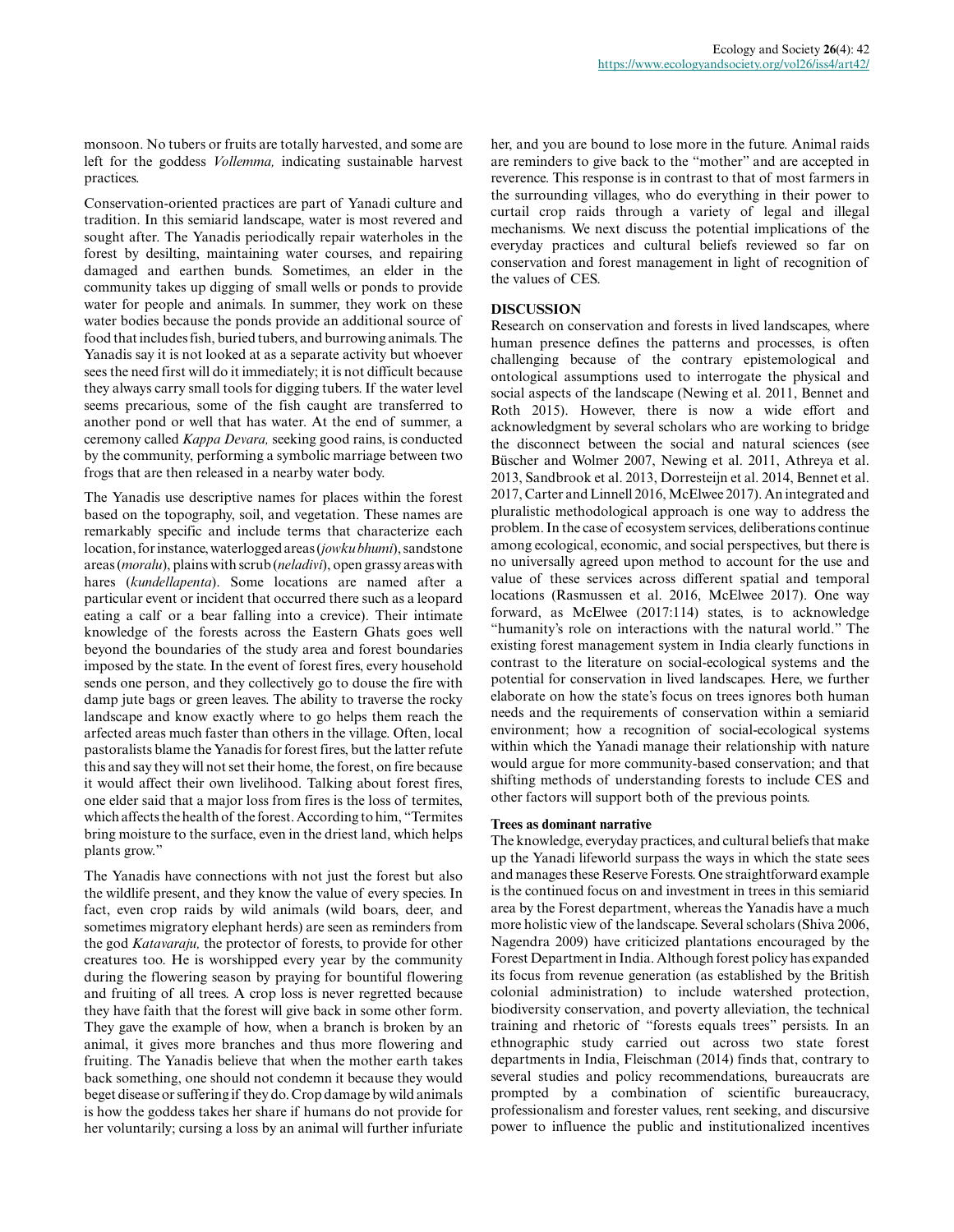when it comes to tree plantations. Trees also become the focus because of the use of satellite imagery and methods used to estimate land cover, despite the reality of heterogeneous land cover. The irony lies in attempts to tree an area that is ecologically fragile, semiarid, and more conducive for small trees, scrub, and thorn bushes.

Informal discussions with Forest Department staff suggest that the fixation with plantations continues; it is a recurring activity that is undertaken despite its success or failure. The complex relationship with *Eucalyptus* trees relies on the species' fastgrowing characteristics and contribution to revenue for the state. Although *Eucalyptus* is detrimental to the water table and affects agriculture, it helps "green" the "degraded" forests and increase forest cover. The state thus sees Reserve Forests for the trees, as evident from its management practices and categories used to estimate forest cover. There is little deliberation about native vegetation species or the different fauna for which the Reserve Forests provide habitat. Even though the Andhra Pradesh *State of Forests Report* (Government of Andhra Pradesh 2014) mentions some of the faunal species present in the Reserve Forests and briefly refers to ecosystem services provided, it appears to be a generic acknowledgment, rather than an object or issue of concern or value. The skewed omission is likely a consequence of the semiarid vegetation and relatively low revenue accrued from such spaces. Additionally, the low population densities of the various fauna present in the study area explain the lack of conservation focus. As seen around the world, biodiversity coldspots are ignored in conservation plans, despite the presence of rare and endangered species and critical ecological functions that these spaces provide (Kareiva and Marvier 2003, Bøhn and Amundsen 2004, Carolan 2009, Marchese 2015). Semiarid environments and grasslands are often characterized as coldspots with low species diversity and hence continue to be neglected spaces when it comes to conservation.

## **Community-based conservation possibilities**

The Yanadi community plays a critical role in shaping the forests in this area of the Eastern Ghats through its knowledge systems and cultural practices. The natural, social, and cultural capital derived from the forests also shapes the community in terms of its identity, experiences, and capabilities. Involving the Yanadis as stakeholders in the management process, rather than as sources of information, is key to the future of these Reserve Forests. The Yanadi lifeworld is clearly defined by the CES enabled by the forests, and their identity, positionality, survival, sociocultural practices, and belief systems all revolve around the forest. This historic association has come down through generations, and, even though cultural memory takes time to erode, the Yanadi community is at risk of losing this enduring relationship. Although it is not possible to attribute this relationship to a single factor, the constant struggle to survive, the need to migrate for seasonal labor, changing practices at the household level, and exposure to the urban lifestyle bring with them quick money and a host of other experiences that may eventually lead to a breakdown of the communty's association with the forests. Based on our observations and interactions with the community, this breakdown is already occurring among young adults, who are keen to disassociate from the forest and embrace the modern. We do not suggest that the community should remain isolated and not "modernize". Rather, it is a call to acknowledge and

appreciate the ways in which the community has shaped the forests for generations and continues to do so in both intended and unintended ways, which a co-management regime would help recognize and valorize. Apart from the lure that nonforest activities and wage labor offer, it is also a way out of the structural discrimination and marginalization that the Yanadis have faced for decades. Identified by other rural communities as forest dependent, nomadic, and with ways of their own, the cultural ramifications have done more damage and reinforced the stereotype of the communty's backwardness.

The Yanadis almost unanimously express a desire that the forest protection and management should be entrusted to them. They believe their knowledge, and more so, presence in the Reserve Forests, will ensure stronger protection mechanisms, unlike the state, which governs from a distance. Furthermore, the community also realizes that its knowledge is being misappropriated by traders, who offer to buy forest products from them for pharmaceutical companies. Traders offer better prices than the forest department cooperative and even come to collect the products from the village. This process saves individuals time and energy that otherwise would have been spent in going to the designated place to sell their products. The entry of these traders has increased the demand for forest products, resulting in scarcities. Until recently, the same products were harvested sustainably. Recurring drought years also add to the problem. Presently, the community collects gum, seeds, tubers, and leaves from species such as *Anogeissus latifolia, Vitex altissima, Decalepis hamiltonii* and *Phoenix sylvestris.* The Yanadis acknowledge that it is getting more challenging to find certain species such as *Decalepis hamiltonii,* which is a rare and endangered plant. However, the community is at a loss with respect to finding alternatives. One individual mentioned that a couple of men from the community were hired by a pharmaceutical company as seasonal labor to help propagate certain species in greenhouses located in another state. Yanadi traditional knowledge, in this case, is likely being used to promote biopiracy and to further commercial interests without sufficient benefit to the community. In the long run, this situation can turn into a tragic consequence of not recognizing the role of the stakeholders in these forests.

The state is also losing opportunities for revenue generation, which they claim is the focus of forest management, simply because of the refusal to see these Reserve Forests for more than the trees. The lack of protection mechanisms, conservation interest, and scientific research in the area contributes to illegal wildlife trade and possibly biopiracy. Yanadi people's traditional knowledge and skills are being misappropriated, rather than directed toward conservation and sustainable forest management.

## **Implications for forest assessment**

The juxtaposition of the Yanadi lifeworld and forest relationship with the official assessments of land cover point at an urgent need to reassess the current forest management practices in India. There is a clear effect of using economic benchmarks and canopy cover on forests that do not meet these criteria, which has led and continues to lead to unintended consequences on the lifeworld and lifestyle of an indigenous culture and community. Measurements of land cover are not able to quantify CES or factors such as recurring drought years, amount of precipitation,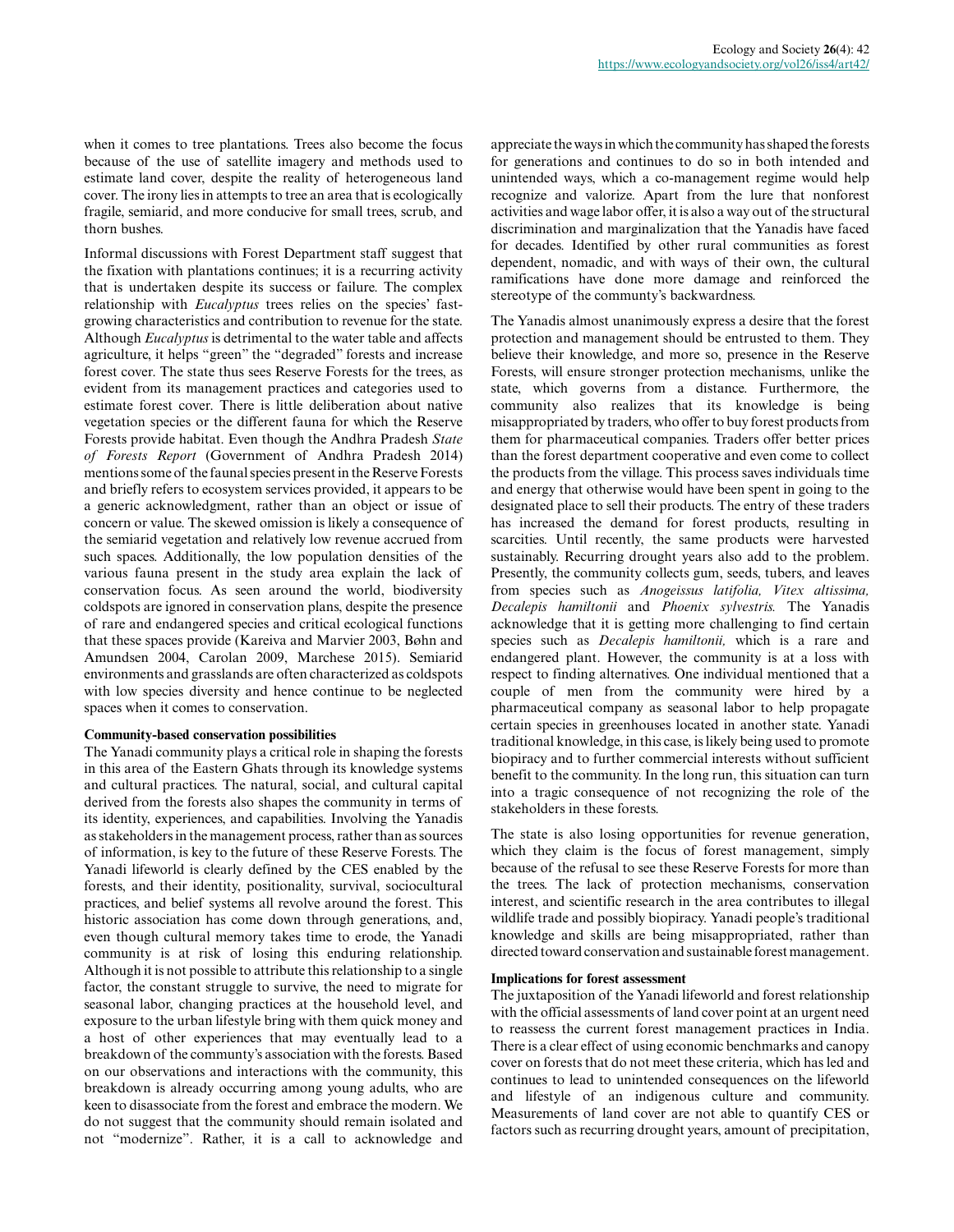and presence of vegetation that is not defined by canopy cover. However, objective classification methods are important and provide assessments that qualitative data sets lack. Only a combination of both methods can provide accurate assessments. The state's way of knowing must be put in the context of a history that involves a specific discourse (where forests equals revenue), a global focus on increasing tree cover (which percolates scales), and the marginal status of secondary forests in areas that are not identified as ecologically important (unlike biodiversity hotspots). Likewise, the community's way of knowing the forests is part of its history, culture, tradition, and beliefs. None of these factors can or should be discounted by forest management.

Sparse representations of the Eastern Ghats as a unique biogeographic region in conservation discourse and praxis in India result from the fragmented habitats, the vegetation type, isolated wildlife populations, and an assemblage of other illconstructed variables that determine the norms of conservation value. Particularly, anthropogenic presence and the inability to fit lived landscapes into a protected area mold is a major cause for limited scientific research and conservation in the region. Despite the documentation of high floral endemism in this biogeographic region, particularly outside protected areas, the Eastern Ghats remains at the margins of conservation discourse and practice. Ramachandran et al. (2018) assess land use and land cover changes in this region from 1920–2015, with focuses on endemic plants and rare, endangered, and threatened plants. They report the presence of unique floral associations, wild rice varieties, and immense floral diversity of > 2600 angiosperms across the Eastern Ghats. However, the state overlooks these findings and ignores the ecosystem services, wildlife presence, and relationships local communities share with the forests.

One way to overcome these contradictory ways of knowing is by integrating CES into forest management. In doing so, the possibilities for determining value will increase and can include different data sets, histories, and practices. For instance, if forest managers account for floral species important to the people and wildlife, it will change how value is determined. Forest management would likely move away from plantations that do not belong or survive, toward native species that are more adapted to the area's climatic and topographic conditions. Although this vision may seem like a challenge to implement, given the spatial and temporal diversity of biodiversity and ecosystems in India, it may be the only way forward. Previous versions of involving communities in forest management had limited success because the communities were rarely considered equal stakeholders in the process. A lack of understanding of who forest-dependent individuals are, and a gross misinterpretation of what is at stake, led to the collapse of community forest management. CES provide an opening to make amends based on both ecological and social grounds.

The complexities of assessing land use and cover are well researched, but limited work has been done on integrating CES within the framework. Participatory mapping provides one way to take a more grounded approach to the issue and one that is within the discourse of development, forest management, and land-cover assessment (Pascua et al. 2017, Wangai et al. 2017, Ridding et al. 2018). However, there is a need for more research on the issue to be able to address discrepancies across scales and

create standard measurement tools and a broader language for CES. Within the gamut of forest management in India, CES are important, and thus, Reserve Forests in India should be managed in coordination with the community, who is the custodian and rightful manager of the resource, as our data show. In doing so, forest management will gain a new perspective on the flora and fauna and will be able to engage in a deliberate management strategy rather than using canopy cover as a blueprint for all forests in the country. Only if CES are truly acknowledged through the knowledge, traditions, and cultural values held by the Yanadis, will the future of these Reserve Forests be secure.

# **CONCLUSION**

Through our research, we have shown how "the silences and incompatibilities... become evident when data sets produced by diverse methodologies are brought together" (Nightingale 2003:80). While one data set using qualitative methods (interviews and participant observation) characterizes the Yanadi lifeworld in connection with the forest, the analysis of forest management practices shows the limitations of universal classifications and typologies in characterizing a forest. Putting together these ways of knowing in the context of CES and forest management leads us to two critical points. First, the contradictions in how forests are valued are ontological in nature, resulting in the methodological limitations evident in both the qualitative data generated through our study and quantitative data used by the state to classify and measure Reserve Forests. Second, the state's refusal to see beyond trees has led to collateral damage in the form of disregard for a community's traditional practices and ecological knowledge. Both of these issues result in neglect of the community that has a deep understanding and relationship with the ecosystem, and neglect of the biodiversity that is shaped by and shapes the CES.

There is an urgent need to reconsider forest management in semiarid areas for the sake of both humans and nonhumans. Place-based solutions for incorporating nature's benefits or CES require nuanced analysis of both the ecosystem and the peoples living in these areas. In this location and others, forest management will consider more than monetary value or revenue earned only when it incorporates the community as an equal stakeholder. Unless cultural ecosystem services are valued on par with revenue generation, the future of the flora and fauna in semiarid forests is at risk. If forest management recognizes the value of marginal spaces and forests, and the value of marginalized people, from whom we can learn how to conserve and sustainably manage resources, more sustainable outcomes become much more likely for the future.

*Responses to this article can be read online at:* [https://www.ecologyandsociety.org/issues/responses.](https://www.ecologyandsociety.org/issues/responses.php/12779) [php/12779](https://www.ecologyandsociety.org/issues/responses.php/12779)

## **Acknowledgments:**

*This study began during DP's dissertation research and was generously supported by the American Institute of Indian Studies*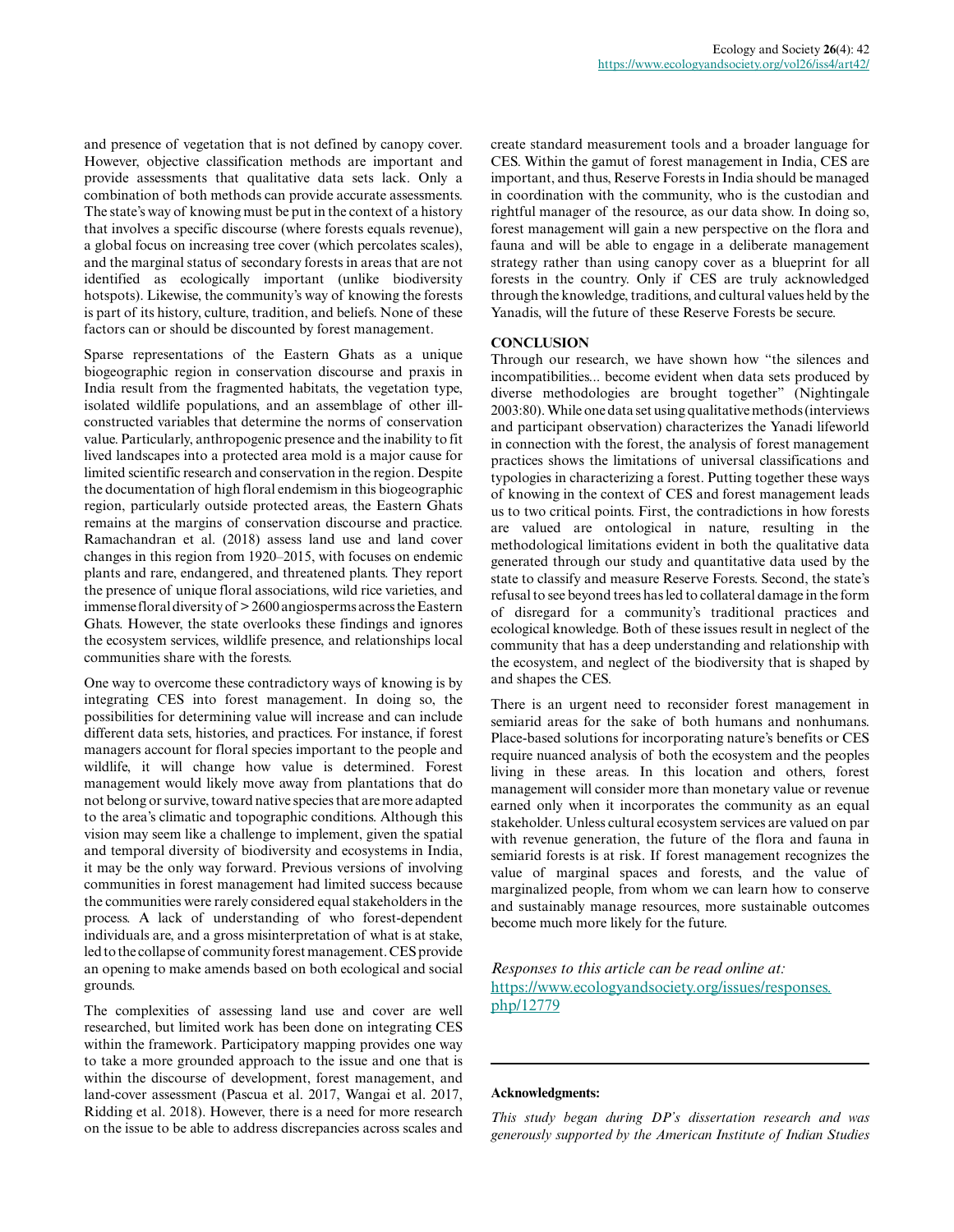*and Rutgers University. The authors also thank the Andhra Pradesh Forest Department. This work would not have been possible without the interviewees who shared their time and invaluable knowledge with us. We are also grateful to Pam McElwee for reading early drafts and offering incisive feedback.*

## **Data Availability:**

*The data that support the findings of this study are available on request from the corresponding authors DP and SJ. The data/code are not publicly available because the interviews contain information that could compromise the privacy of research participants.*

# **LITERATURE CITED**

Alex, A., K. Vidyasagaran, and S. Gopakumar. 2016. Analyzing the cultural utilities of non timber forest products (NTFP's) among the tribes of western Attappady in Kerala. Journal of Human Ecology 56(3):328-334. [https://doi.org/10.1080/0970927](https://doi.org/10.1080/09709274.2016.11907070) [4.2016.11907070](https://doi.org/10.1080/09709274.2016.11907070)

Athreya, V., M. Odden, J. D. C. Linnell, J. Krishnaswamy, and U. Karanth. 2013. Big cats in our backyards: persistence of large carnivores in a human dominated landscape in India. Plos One 8 (3):e57872.<https://doi.org/10.1371/journal.pone.0057872>

Bennett, N. J., and R. Roth, editors. 2015. The conservation social sciences: What?, how? and why?: a report for conservation organizations, foundations, practitioners, agencies and researchers. Canadian Wildlife Federation and Institute for Resources, Environment and Sustainability, University of British Columbia, Vancouver, Canada. [online] URL:<http://hdl.handle.net/1828/5786>

Bennett, N. J., R. Roth, S. C. Klain, K. M. A. Chan, D. A. Clark, G. Cullman, G. Epstein, M. P. Nelson, R. Stedman, T. L. Teel, R. E. W. Thomas, C. Wyborn, D. Curran, A. Greenberg, J. Sandlos, and D. Verissimo. 2017. Mainstreaming the social sciences in conservation. Conservation Biology 31(1):56-66. [https://doi.](https://doi.org/10.1111/cobi.12788) [org/10.1111/cobi.12788](https://doi.org/10.1111/cobi.12788)

Béteille, A. 1998. The idea of indigenous people. Current Anthropology 39(2):187-192.<https://doi.org/10.1086/204717>

Bøhn, T., and P.-A. Amundsen. 2004. Ecological interactions and evolution: forgotten parts of biodiversity? Bioscience 54 (9):804-805. [https://doi.org/10.1641/0006-3568\(2004\)054\[0804:](https://doi.org/10.1641/0006-3568(2004)054[0804:EIAEFP]2.0.CO;2) [EIAEFP\]2.0.CO;2](https://doi.org/10.1641/0006-3568(2004)054[0804:EIAEFP]2.0.CO;2) 

Bose, P., B. Arts, and H. van Dijk. 2012. 'Forest governmentality': a genealogy of subject-making of forest-dependent 'scheduled tribes' in India. Land Use Policy 29(3):664-673. [https://doi.](https://doi.org/10.1016/j.landusepol.2011.11.002) [org/10.1016/j.landusepol.2011.11.002](https://doi.org/10.1016/j.landusepol.2011.11.002) 

Büscher, B., and W. Wolmer. 2007. Introduction: the politics of engagement between biodiversity conservation and the social sciences. Conservation and Society 5(1):1-21. [online] URL: <https://www.jstor.org/stable/26392869>

Carolan, M. S. 2009. "This is not a biodiversity hotspot": the power of maps and other images in the environmental sciences. Society and Natural Resources 22(3):278-286. [https://doi.](https://doi.org/10.1080/08941920801961040) [org/10.1080/08941920801961040](https://doi.org/10.1080/08941920801961040) 

Carter, N. H., and J. D. C. Linnell. 2016. Co-adaptation is key to coexisting with large carnivores. Trends in Ecology and Evolution 31(8):575-578. <https://doi.org/10.1016/j.tree.2016.05.006>

Champion, H. G., and S. K. Seth. 1968. A revised survey of the forest types of India. Government of India, Manager of Publications, Delhi, India.

Chan, K. M. A., T. SatteReserve Forestield, and J. Goldstein. 2012. Rethinking ecosystem services to better address and navigate cultural values. Ecological Economics 74:8-18 [https://](https://doi.org/10.1016/j.ecolecon.2011.11.011) [doi.org/10.1016/j.ecolecon.2011.11.011](https://doi.org/10.1016/j.ecolecon.2011.11.011) 

Dorresteijn, I., J. Hanspach, A. Kecskés, H. Latková, Z. Mezey, S. Sugár, H. von Wehrden, and J. Fischer. 2014. Human-carnivore coexistence in a traditional rural landscape. Landscape Ecology 29(7):1145-1155. <https://doi.org/10.1007/s10980-014-0048-5>

Emerald, N. S. S., S. R. Pocha, R. Shaik, and D. S. S. Prasad. 2017. Ethno-medicinal plants used for oral health care by the Yanadi tribe of Nellore District, Andhra Pradesh, India. International Journal of Current Research 9(11):60637-60640. [online] URL: [http://journalcra.com/article/ethno-medicinal](http://journalcra.com/article/ethno-medicinal-plants-used-oral-health-care-yanadi-tribe-nellore-district-andhra-pradesh)[plants-used-oral-health-care-yanadi-tribe-nellore-district-andhra](http://journalcra.com/article/ethno-medicinal-plants-used-oral-health-care-yanadi-tribe-nellore-district-andhra-pradesh)[pradesh](http://journalcra.com/article/ethno-medicinal-plants-used-oral-health-care-yanadi-tribe-nellore-district-andhra-pradesh)

Fagerholm, N., N. Käyhkö, F. Ndumbaro, and M. Khamis. 2012. Community stakeholders' knowledge in landscape assessments – mapping indicators for landscape services. Ecological Indicators 18:421-433.<https://doi.org/10.1016/j.ecolind.2011.12.004>

Fish, R., A. Church, and M. Winter. 2016. Conceptualising cultural ecosystem services: a novel framework for research and critical engagement. Ecosystem Services 21(B):208-217. [https://](https://doi.org/10.1016/j.ecoser.2016.09.002) [doi.org/10.1016/j.ecoser.2016.09.002](https://doi.org/10.1016/j.ecoser.2016.09.002) 

Fleischman, F. D. 2014. Why do foresters plant trees? Testing theories of bureaucratic decision-making in central India. World Development 62:62-74. <https://doi.org/10.1016/j.worlddev.2014.05.008>

Goldstein, J. E. 2014. The afterlives of degraded tropical forests: new value for conservation and development. Environment and Society 5(1):124-140.<https://doi.org/10.3167/ares.2014.050108>

Government of Andhra Pradesh. 2013. Andhra Pradesh state of forest report 2013. Andhra Pradesh State Forest Department, Hyderabad, India. [online] URL: [http://forests.ap.gov.in/AP/](http://forests.ap.gov.in/AP/SFR/SFR2013.pdf) [SFR/SFR2013.pdf](http://forests.ap.gov.in/AP/SFR/SFR2013.pdf)

Government of Andhra Pradesh. 2014. Andhra Pradesh state of forest report 2014. Andhra Pradesh State Forest Department, Hyderabad, India. [online] URL: [http://forests.ap.gov.in/AP/](http://forests.ap.gov.in/AP/SFR/SFR2014.pdf) [SFR/SFR2014.pdf](http://forests.ap.gov.in/AP/SFR/SFR2014.pdf)

Herrmann, S. M., and C. F. Hutchinson. 2006. The scientific basis: links between land degradation, drought and desertification. Pages 11-26 *in* P. M. Johnson, K. Mayrand, and M. Paquin, editors. Governing global desertification: linking environmental degradation, poverty, and participation. Ashgate, Aldershot, UK.

Kareiva, P., and M. Marvier. 2003. Conserving biodiversity coldspots: recent calls to direct conservation funding to the world's biodiversity hotspots may be bad investment advice. American Scientist 91(4):344-351. [online] URL: [https://www.](https://www.jstor.org/stable/27858246) [jstor.org/stable/27858246](https://www.jstor.org/stable/27858246)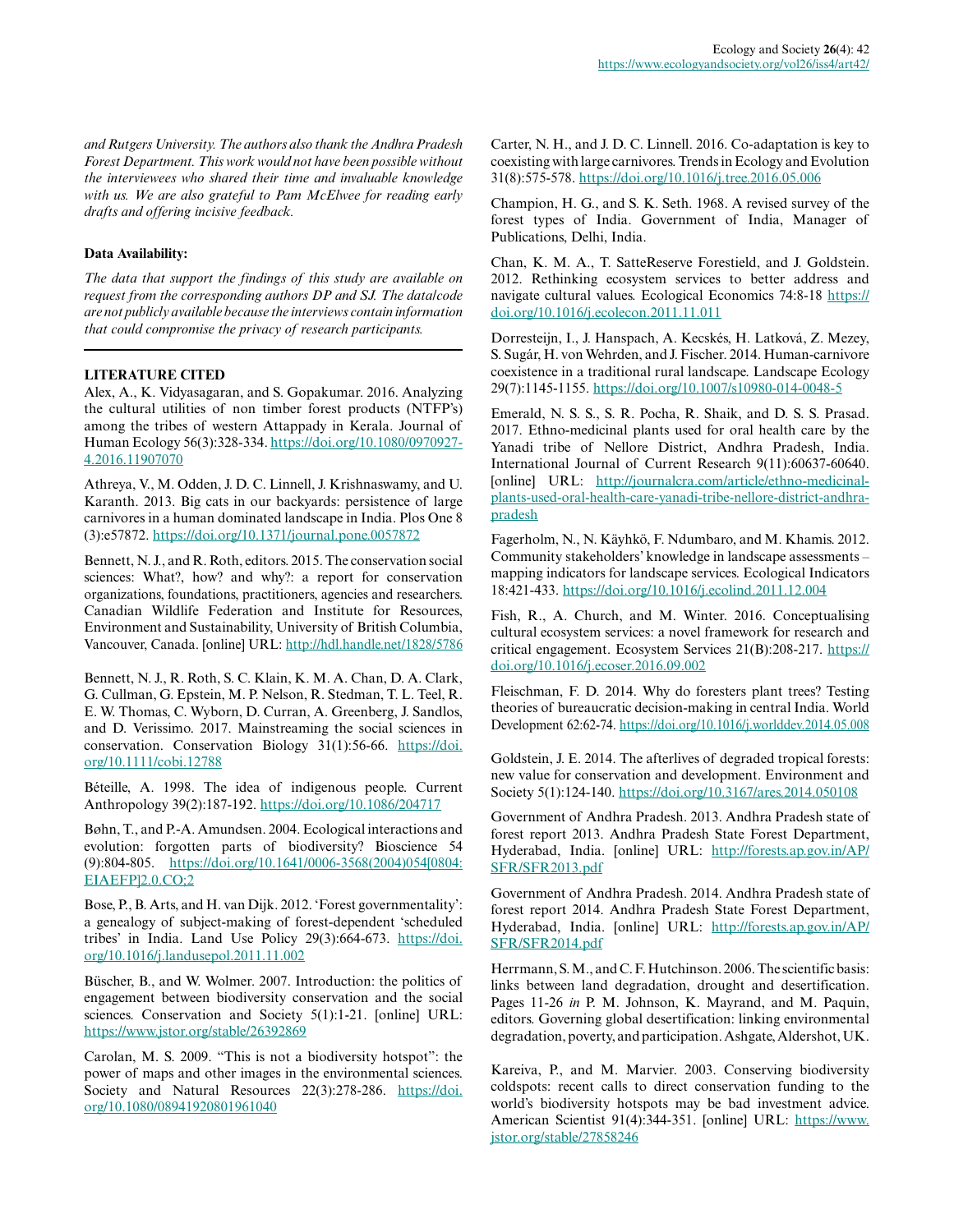Krishnamurthy, K. V., R. Murugan, and K. Ravikumar. 2014. Bioresources of the Eastern Ghats: their conservation and management. Bishen Singh Mahendra Pal Singh, Dehradun, India.

Lélé, S. 2007. A 'defining' moment for forests? Economic and Political Weekly 42(25):2379-2383. [online] URL: [https://www.](https://www.epw.in/journal/2007/25/commentary/defining-moment-forests.html) [epw.in/journal/2007/25/commentary/defining-moment-forests.html](https://www.epw.in/journal/2007/25/commentary/defining-moment-forests.html)

Marchese, C. 2015. Biodiversity hotspots: a shortcut for a more complicated concept. Global Ecology and Conservation 3:297-309. <https://doi.org/10.1016/j.gecco.2014.12.008>

Mbow, C., R. Fensholt, K. Rasmussen, and D. Diop. 2013. Can vegetation productivity be derived from greenness in a semi-arid environment? Evidence from ground-based measurements. Journal of Arid Environments 97:56-65. [https://doi.org/10.1016/](https://doi.org/10.1016/j.jaridenv.2013.05.011) [j.jaridenv.2013.05.011](https://doi.org/10.1016/j.jaridenv.2013.05.011) 

McElwee, P. 2017. The metrics of making ecosystem services. Environment and Society 8(1):96-124. [https://doi.org/10.3167/](https://doi.org/10.3167/ares.2017.080105) [ares.2017.080105](https://doi.org/10.3167/ares.2017.080105) 

Menon, A., V. Lobo, and S. Lélé. 2014. The commons and rural livelihoods: shifting dependencies and supra-local pressures. Pages 376-401 *in* S. Lélé and A. Menon, editors. Democratizing forest governance in India. Oxford University Press, Oxford, UK. <https://doi.org/10.1093/acprof:oso/9780198099123.003.0012>

Milcu, A. I., J. Hanspach, D. Abson, and J. Fischer. 2013. Cultural ecosystem services: a literature review and prospects for future research. Ecology and Society 18(3):44. [https://doi.org/10.5751/](https://doi.org/10.5751/ES-05790-180344) [ES-05790-180344](https://doi.org/10.5751/ES-05790-180344)

Millennium Ecosystem Assessment. 2003. Ecosystems and human well-being: a framework for assessment. Island Press, Washington, D.C., USA. [online] URL: [https://millenniumassessment.](https://millenniumassessment.org/en/Framework.html) [org/en/Framework.html](https://millenniumassessment.org/en/Framework.html)

Mundoli, S. 2011. Impacts of government policies on sustenance of tribal people in the Eastern Ghats. Dhaatri Resource Centre for Women and Children, Secunderabad, India, and Samata, Visakhapatnam, India. [online] URL: [https://samataindia.org.in/](https://samataindia.org.in/data/Publications/atreebookweb.pdf) [data/Publications/atreebookweb.pdf](https://samataindia.org.in/data/Publications/atreebookweb.pdf)

Nagendra, H. 2009. Drivers of regrowth in South Asia's human impacted forests. Current Science 97(11):1586-1592. [online] URL:<https://www.jstor.org/stable/24107299>

Newing, H., C. Eagle, R. Puri, and C. W. Watson. 2011. Conducting research in conservation: social science methods and practice. Routledge, London, UK.

Nightingale, A. 2003. A feminist in the forest: situated knowledges and mixing methods in natural resource management. ACME: An International Journal for Critical Geographies 2(1):77-90. [online] URL: [https://acme-journal.org/index.php/acme/article/](https://acme-journal.org/index.php/acme/article/view/709) [view/709](https://acme-journal.org/index.php/acme/article/view/709)

Ormsby, A. A., and S. A. Bhagwat. 2010. Sacred forests of India: a strong tradition of community-based natural resource management. Environmental Conservation 37(3):320-326. <https://doi.org/10.1017/S0376892910000561>

Pascua, P., H. McMillen, T. Ticktin, M. Vaughan and K. B. Winter. 2017. Beyond services: a process and framework to incorporate cultural, genealogical, place-based, and indigenous relationships in ecosystem service assessments. Ecosystem Services 26(B):465-475.<https://doi.org/10.1016/j.ecoser.2017.03.012>

Ramachandran, R. M., P. S. Roy, V. Chakravarthi, J. Sanjay, and P. K. Joshi. 2018. Long-term land use and land cover changes (1920–2015) in Eastern Ghats, India: pattern of dynamics and challenges in plant species conservation. Ecological Indicators 85:21-36.<https://doi.org/10.1016/j.ecolind.2017.10.012>

Rangarajan, M., editor. 1999. The Oxford anthology of Indian wildlife. Volume II: watching and conserving. Oxford University Press, New Delhi, India.

Rangarajan, M., M. D. Madhusudan, and G. Shahabuddin, editors. 2014. Nature without borders. Orient Blackswan, New Delhi, India.

Rasmussen, L. V., O. Mertz, A. E. Christensen, F. Danielsen, N. Dawson, and P. Xaydongvanh. 2016. A combination of methods needed to assess the actual use of provisioning ecosystem services. Ecosystem Services 17:75-86. <https://doi.org/10.1016/j.ecoser.2015.11.005>

Reddy, C. S., K. N. Reddy, E. N. Murthy, and V. S. Raju. 2009. Traditional medicinal plants in Seshachalam hills, Andhra Pradesh, India. Journal of Medicinal Plants Research 3 (5):408-412. <https://doi.org/10.5897/JMPR.9001264>

Reddy, C. S., S. Sreelekshmi, C. S. Jha, and V. K. Dadhwal. 2013. National assessment of forest fragmentation in India: landscape indices as measures of the effects of fragmentation and forest cover change. Ecological Engineering 60:453-464. [https://doi.](https://doi.org/10.1016/j.ecoleng.2013.09.064) [org/10.1016/j.ecoleng.2013.09.064](https://doi.org/10.1016/j.ecoleng.2013.09.064) 

Reddy, V. R., M. G. Reddy, V. Saravanan, M. Bandhii, and O. Springate-Baginski. 2004. Participatory forest management in Andhra Pradesh: a review of its working. Journal of Social and Economic Development 7(2):175-199.

Ridding, L. E., J. W. Redhead, T. H. Oliver, R. Schmucki, J. McGinlay, A. R. Graves, J. Morris, R. B. Bradbury, H. King, and J. M. Bullock. 2018. The importance of landscape characteristics for the delivery of cultural ecosystem services. Journal of Environmental Management 206:1145-1154. [https://doi.org/10.1016/](https://doi.org/10.1016/j.jenvman.2017.11.066) [j.jenvman.2017.11.066](https://doi.org/10.1016/j.jenvman.2017.11.066)

Robbins, P. 2001. Fixed categories in a portable landscape: the causes and consequences of land-cover categorization. Environment and Planning A 33(1):161-179. [https://doi.](https://doi.org/10.1068/a3379) [org/10.1068/a3379](https://doi.org/10.1068/a3379) 

Sandbrook, C., W. M. Adams, B. Büscher, and B. Vira. 2013. Social research and biodiversity conservation. Conservation Biology 27(6):1487-1490.<https://doi.org/10.1111/cobi.12141>

Shiva, V. 2006. Monocultures of the mind. Pages 199-217 *in* J. Henry, editor. Creative management and development. Third edition. Sage, Thousand Oaks, California, USA. [https://doi.](https://doi.org/10.4135/9781446213704.n16) [org/10.4135/9781446213704.n16](https://doi.org/10.4135/9781446213704.n16)

Sinu, E. 2013. Living conditions of Irula Tribes in Gingee Taluk, Villupuram District of Tamil Nadu. Research Journal of Social Science and Management 3(2):141-149. [online] URL: [https://](https://www.theinternationaljournal.org/ojs/index.php?journal=tij&page=article&op=view&path%5B%5D=1931) [www.theinternationaljournal.org/ojs/index.php?journal=tij&page=](https://www.theinternationaljournal.org/ojs/index.php?journal=tij&page=article&op=view&path%5B%5D=1931) [article&op=view&path%5B%5D=1931](https://www.theinternationaljournal.org/ojs/index.php?journal=tij&page=article&op=view&path%5B%5D=1931)